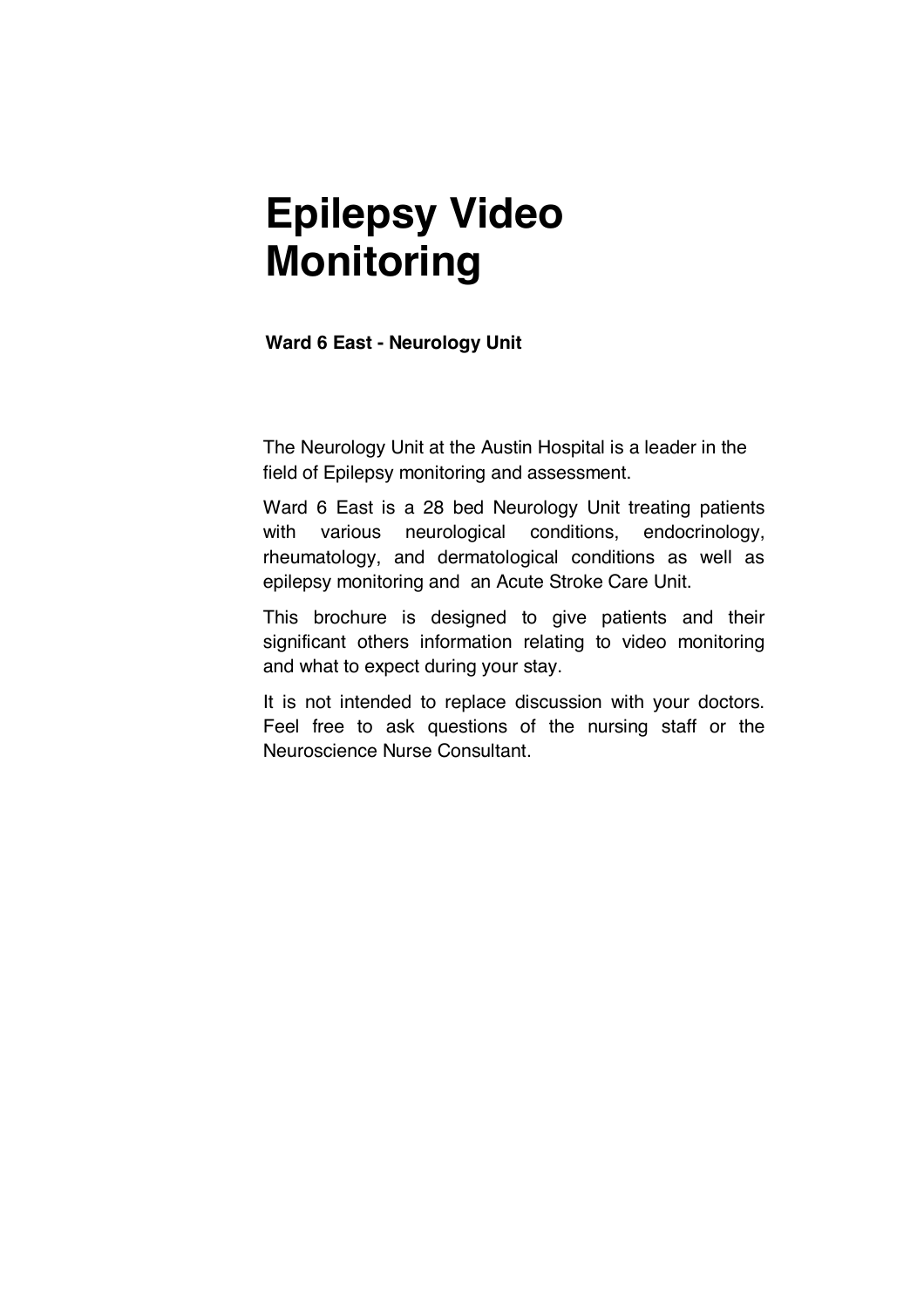# **Introduction:**

The comprehensive epilepsy program was started in the 1960's and continues to grow and set standards in relation to epilepsy assessment, treatment and research.

During your stay in hospital you will meet many professionals involved in the program, who all aim to provide you the best possible care and outcome.

# **Medical Staff:**

You will be admitted under the care of a consultant neurologist. The neurologist works with a registrar and a resident doctor who decide as a team when you will be monitored, what tests you will have and when you will be discharged. The medical staff are available at all times and usually do a ward round daily. This is a time when you can talk to the team and ask any questions. You may find it useful to write down any questions you want to ask.

# **EEG Technicians:**

The EEG technicians are responsible for looking after all the equipment related to your video monitoring. They will place electrodes on your scalp and check them twice daily during your stay. It is important that these electrodes remain on your scalp as they provide constant EEG monitoring to give us information when/if you have a seizure.

 $-2-$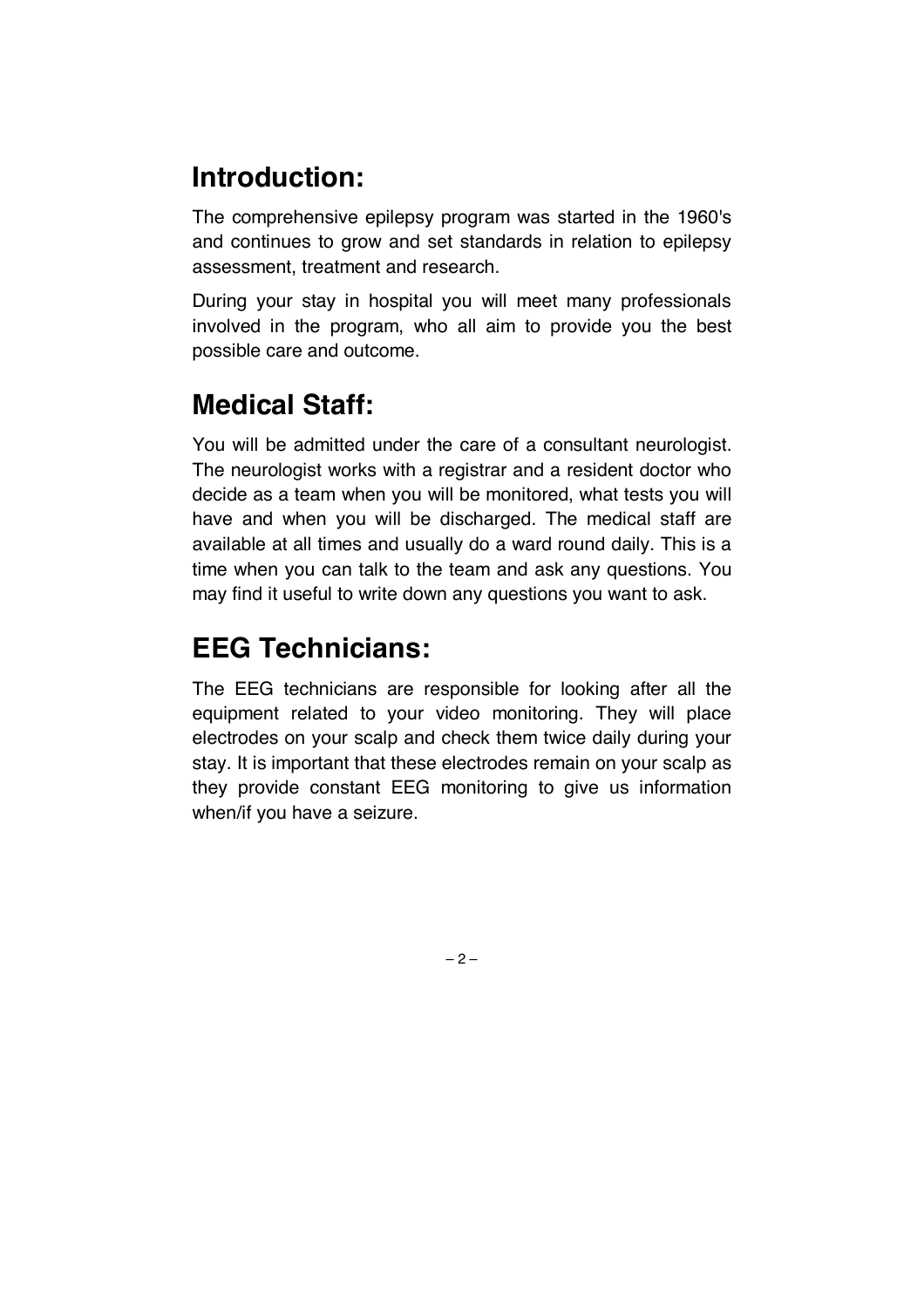# **Neuropsychology:**

There are two phases for neuropsychology assessment. The first is a neuropsychological assessment of your memory, concentration, language and other thinking functions. This provides us with important information that can assist in the assessment of your seizures.

If you are offered surgery, the second phase involves a detailed assessment of you to assess psychological and social issues related to surgery. It's important to know how you and your family are feeling about surgery and what your expectations are. Should you have surgery, you will be followed up by a consultation with a Neuropsychologist at one month and again at 12 months to retest these functions.

# **Neuroscience Liaison Nurse:**

The liaison nurse is responsible for organising your admission, outpatient appointments and supporting you throughout the program. They will ensure that you are aware of the procedures and follow you up after surgery (if you are deemed appropriate for surgery) and to see how you and your family are coping. Please feel free to ask any questions relating to the program and the monitoring process.

– 3 –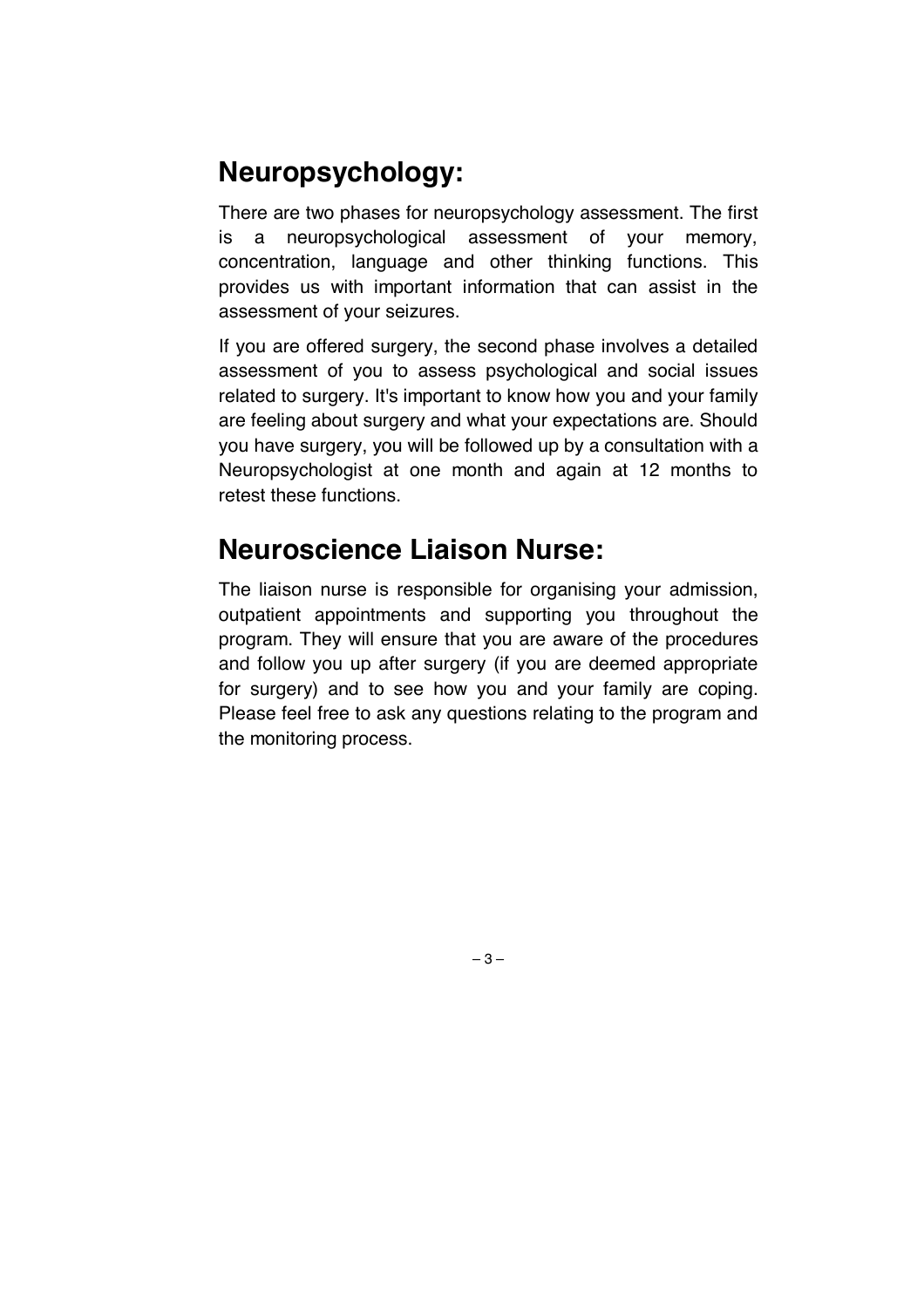# **What is Video Monitoring?**

This involves spending time connected to an EEG monitor while under constant video surveillance. The average stay is two weeks. The room is set up with a video camera and a computer which records all the information. Someone that is familiar with your seizures must stay with you at all times, including over night. The person that stays with you must be able to recognise when you are having a seizure so they can alert the nurses. This person will need to be able to press a button to get the nurses attention so that they can attend to you. As it is important to gather EEG and video information of your seizures, you are connected via a wire to the EEG machine at all times.

This means:

- You are not permitted to have a shower (due to safety issues) and bowls and towels will be provided to you twice a day to wash and attend to your hygiene.
- You should remain in the room at all times except when going to the toilet.
- You should remain in view of the camera at all times and make sure no one blocks the view of the camera.
- You will be given a chair that folds down to a bed that you will sleep in. You are not allowed to have blankets or sheets covering you as these hide your movements during a seizure.
- Please ensure you have warm clothes that button down the front, as you cannot remove clothes over your head. There is a laundry service available at a cost of \$20.00 per load that you can utilize if needed.

 $-4-$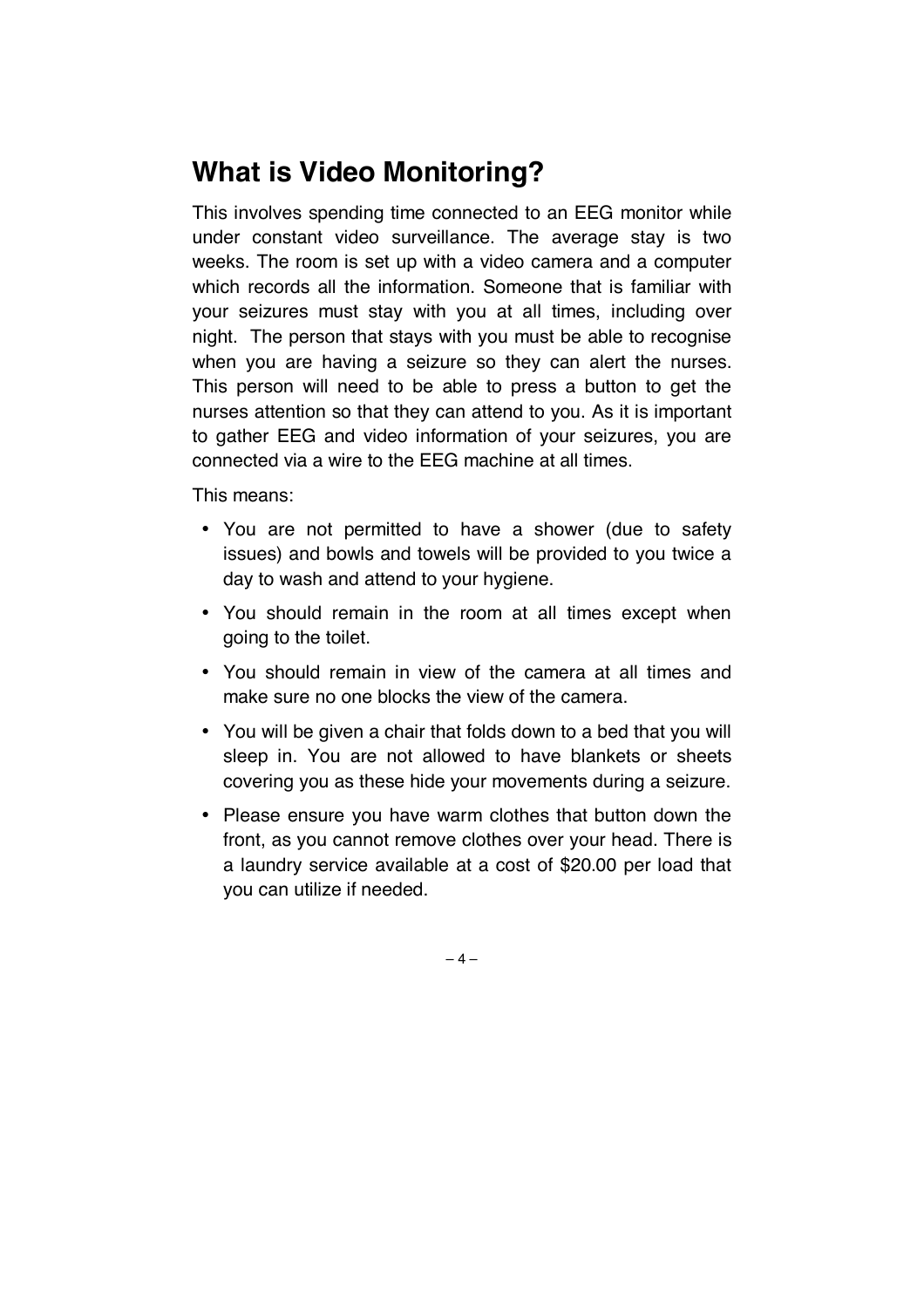- The light remains on 24 hrs a day, once again to ensure that you are visible to the camera.
- Please bring enough items to keep you occupied during your stay, i.e.: books, cards, tapestry, crosswords etc.
- Meals are provided free of charge to the person that is staying with you and there is a fridge and microwave available for storing and heating of any other meals/drinks. Please note that any fresh food bought in must be consumed within 24 hours and if left longer it will be destroyed by the kitchen staff.
- The person that stays with you will be provided with a fold out couch that they can sleep on and linen will be provided for them
- The person that is staying with you will be able to shower and the nurses will relieve them twice a day so they can shower and have a short break.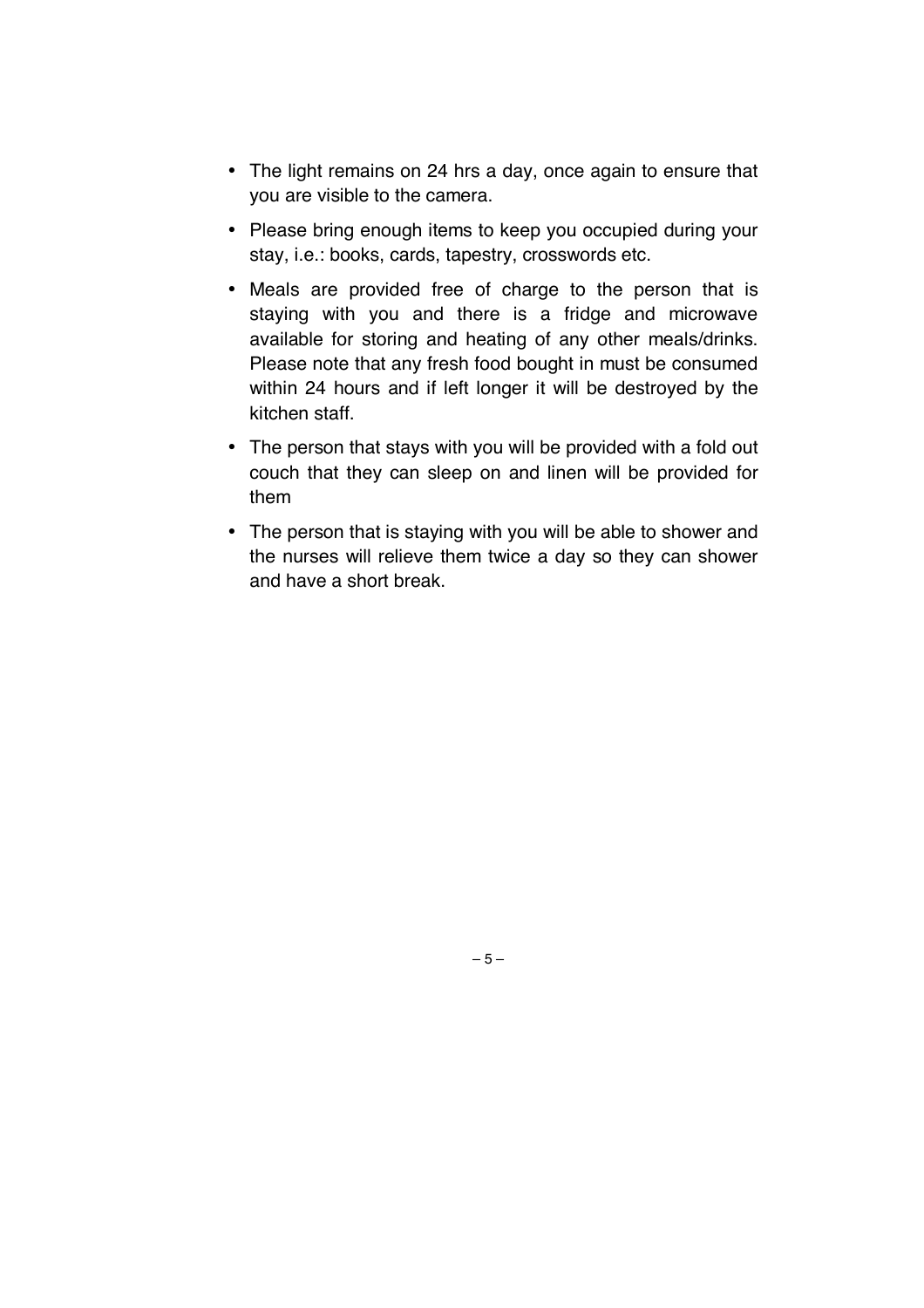# **Investigations:**

### **Ceretec:**

Ceretec is a radioactive liquid that is injected into your vein during a seizure. Once ceretec is injected it travels to the part of the brain where the seizure is starting from. After ceretec is injected you will be taken for a scan so that we can view the brain and see where in the brain the seizure starts. Because the scans can only be performed at certain times ceretec can only be injected between the hours of 8:00am – 5pm Monday to Friday.

### **MRI:**

This scan produces clear pictures of the brain. It is a noisy machine that uses magnetic waves to form images. You will be given earmuffs and music to listen to. Because it uses magnets it is important to tell the staff if you have any metal implants.

### **PET:**

This is a scan that uses an injection of radioactive glucose to show the glucose metabolism in your brain. This scan can only be performed if you have not had a seizure for 24 hrs. You are required to fast for 4 hrs prior to the test

MRI, PET and other tests may be organised for you as an outpatient where possible to minimise your stay in hospital.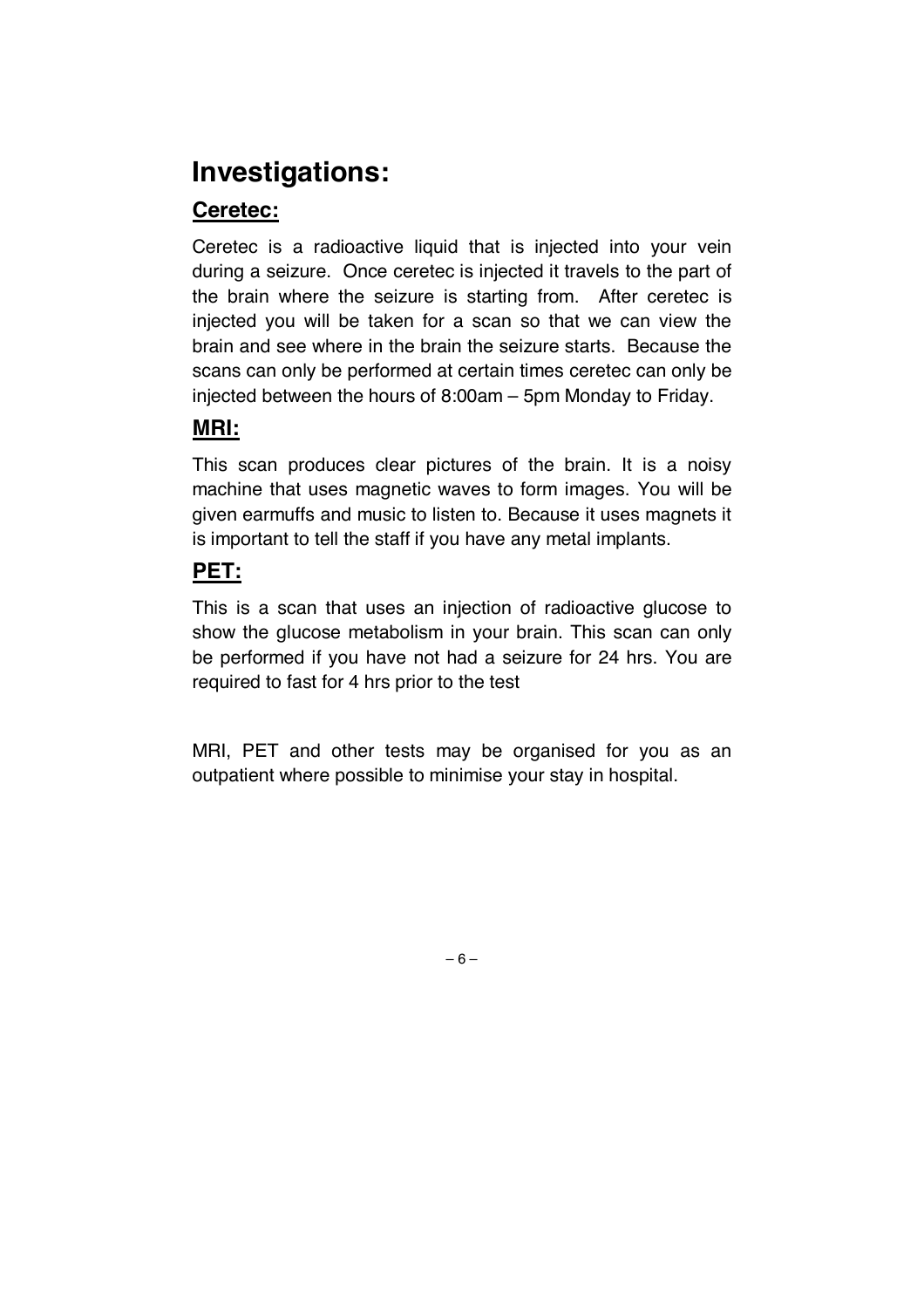### **Medications:**

Please bring in your medications to show the doctor. Your tablets will then be locked away and hospital supplied tablets will be given at the appropriate times.

During your stay your tablets may be changed or decreased a little to help with the number of seizures you have and allow us to see what changes we can make to your medication. Upon discharge, a week's supply of tablets will be given to you if there is any change to your tablets.

As some of your medication may be changed and you may be at risk of having seizures, a small plastic needle is placed in your arm to allow access for injecting medication to stop seizures. This will be checked regularly throughout the day to ensure it is working.

– 7 –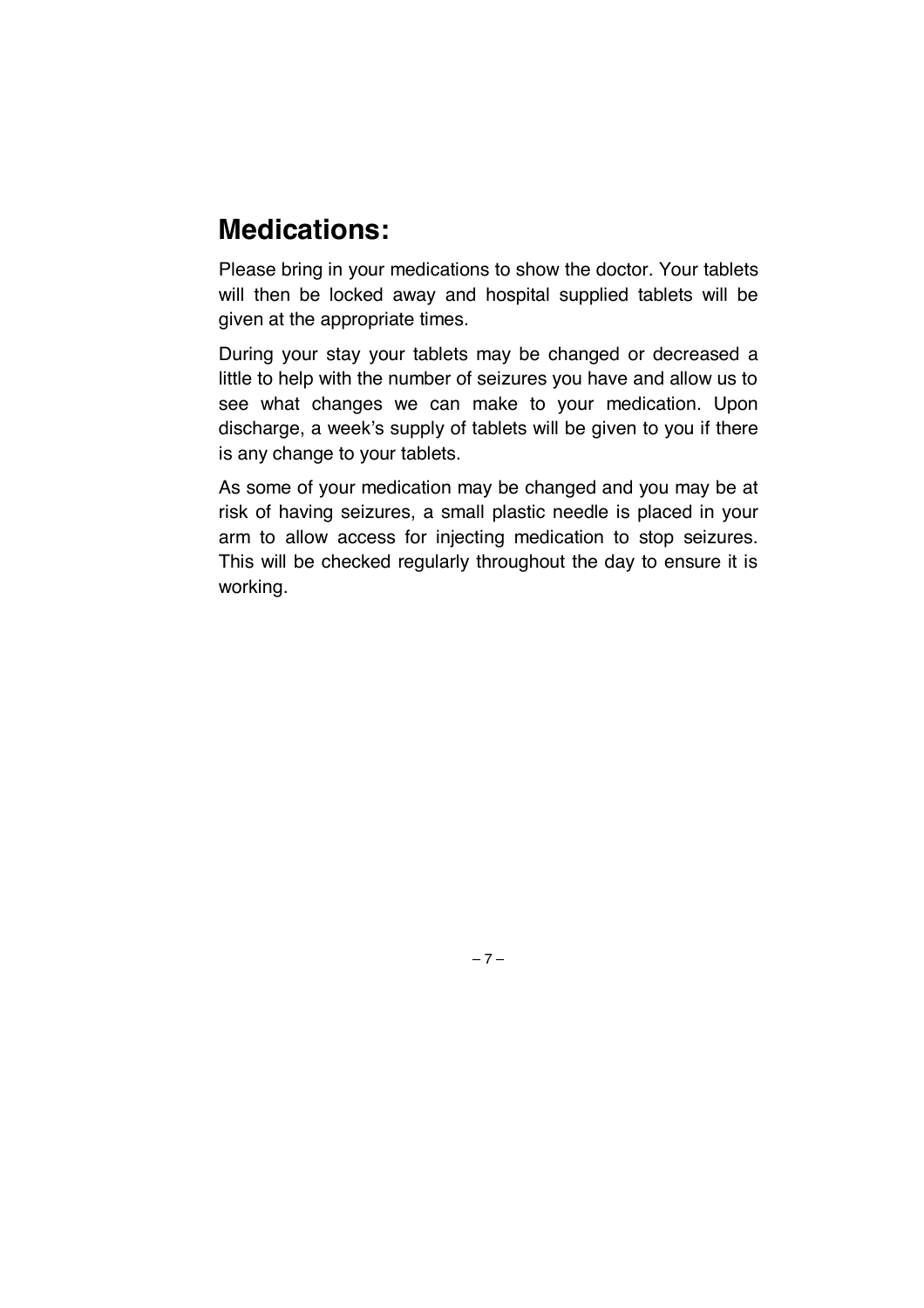# **Smoking:**

There is a 'no smoking policy' throughout the interior of this hospital. You are not able to leave the ward whilst being video monitored. When you have finished monitoring, you are only permitted outside to smoke if you are accompanied by someone who is able to care for you during a seizure. Nursing staff will not be able to escort you. The person staying with you can only go outside to smoke during the two breaks they are allocated each day. The nurses will not be able to relieve them at any other times.

If this is likely to be a problem, please consider giving up prior to admission or using nicotine patches whilst being Video monitored. These can be purchased while on the ward.

# **Visiting Hours:**

Visiting hours are between 12.00 midday to 2.00pm and from 4.00pm to 8.00pm. Please let your visitors know these hours.

# **Telephone & TV:**

A telephone and TV are both available for hire. Televisions are self-accessible, whilst phones can be operated by purchasing a phone card.

# **Interstate Patients:**

Should you require assistance with accommodation or the patient travel subsidy scheme, please contact the Neuroscience Liaison Nurse.

– 8 –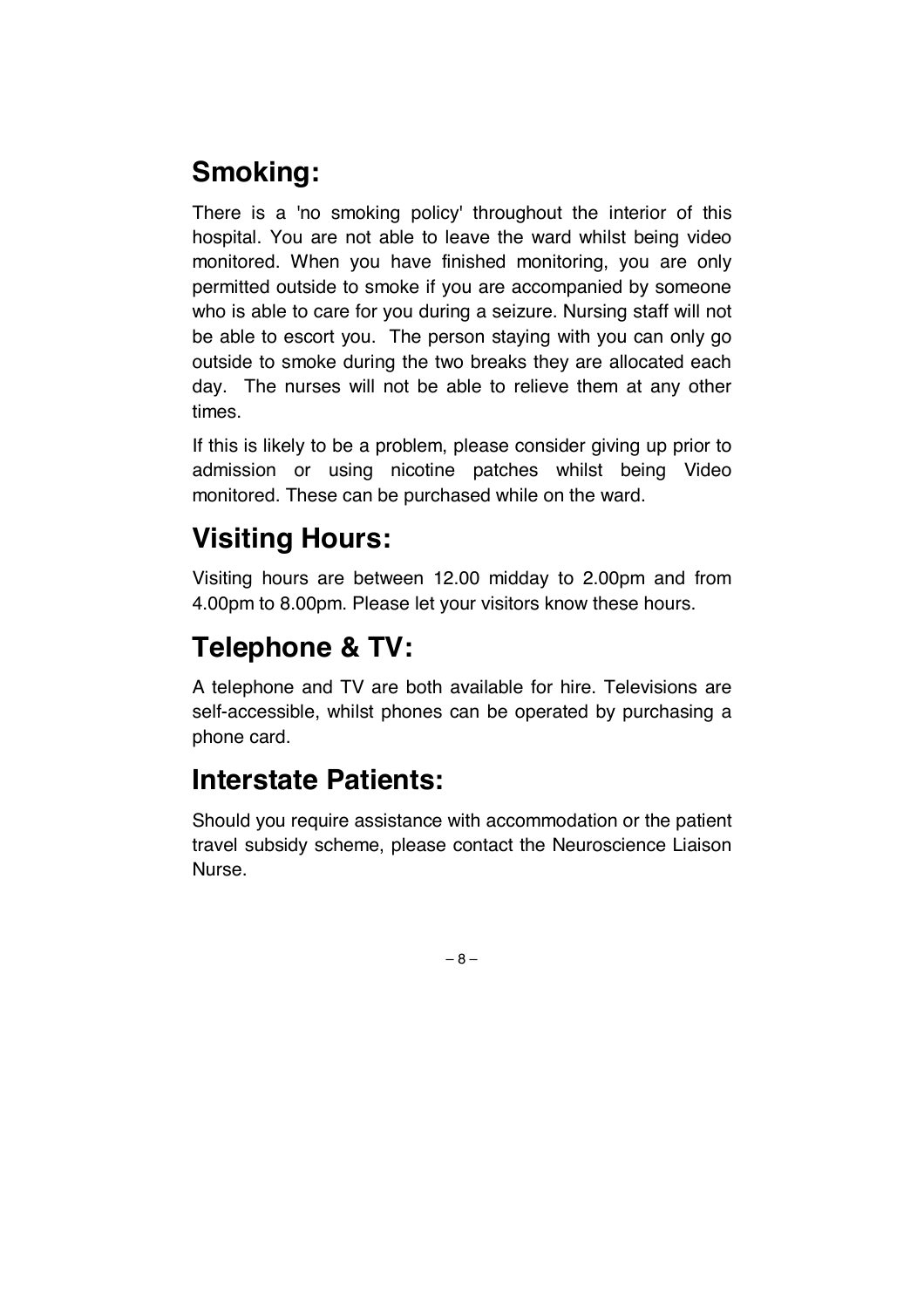#### **Your admission date is**

On the day of admission, please report to **Ambulatory Care Centre, level 3, Austin Tower at 8.00am** 

…………………………………………

Please note that as admission dates are allocated many months in advance your date may be changed due to uncontrollable circumstances. If this happens you will be notified by the Neuroscience Liaison Nurse.

### **Further Information**

If you have any questions regarding this information, please contact:

#### **Neurology Unit – Ward 6East**

#### **Phone 9496 5000**

Ask for Penny Kincade, Neuroscience Liaison Nurse, to be paged. Otherwise call 9496 5791 and leave a message.

– 9 –